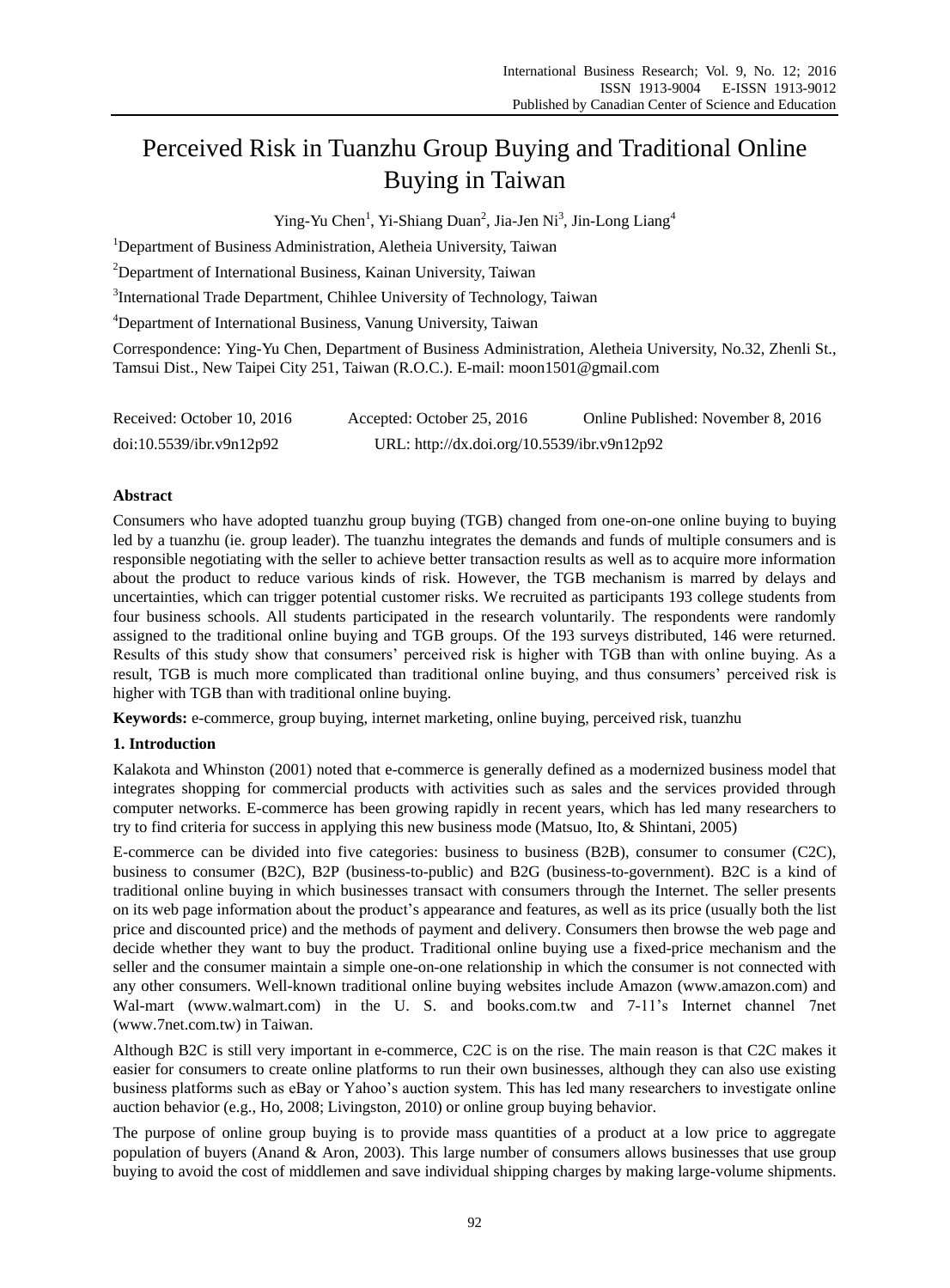The savings are passed on to consumers in lower prices. The emergence of online group buying has meant that the Internet provide an electronic virtual environment that supports huge advances in consumer network community functions. In a free and virtual network space, Internet users share their experiences or compare prices, making product information more transparent. Therefore, a group of consumers with identical shopping demands – a thematic consumer community – is formed. The group can then make purchases through a bulletin board system (BBS) or a platform established by the seller.

In China and Taiwan, online group buying is referred to as tuangou. This type of e-commerce is especially popular in East Asia. According to Kauffman, Lai, and Ho (2010, p250):

*For the Taiwan region, the well-known group-buying website iHergo was opened in March 2007. It was visited by 20,000 people and among them, 2,000 registered as members in the first month. During the first five weeks, 4,000 successful transactions were completed… Another reputable group-buying platform PTT was launched in March 2008. At PTT, there were more than 450 recruiting posts available every day (Kauffman, Lai, & Ho, 2010).*

However, not every buying group shares identical operations. Online group buying exists mainly in three forms. (1) Group buying coupons: If a certain number of people jointly make an offer that meets or exceeds the predetermined minimum quantity, the deal becomes available to all. After paying, the consumers download their coupons through email or text messages. Finally, they exchange their coupons for the product at the company. Group-buying coupons are especially popular in Europe and the U.S. A good example is Groupon [\(www.groupon.com\)](http://www.groupon.com/st-johns/). Such group buying websites usually adopt a "deal-of-the-day" transaction model (Liu & Sutanto, 2012). (2) Online convergence, offline purchase. In this model, the website distributes group-buying certificates to users, who then directly meet at the store for the purchase, where they can request group-buying discounts from the company for the products they prefer. They reach an agreement with the company and then make their purchases. This form of online group buying is common in China; examples are Liba.com (www.liba.com) and TeamBuy (www.teambuy.com.cn). (3) Tuanzhu group-buying (TGB): In this model, the website offers consumers an exchange platform which they use to form their own group-buying teams. The leader of the team, called the tuanzhu, is responsible for team members to communicate with the seller. The tuanzhu can be a seller, a consumer, or a third party to the transaction (Kauffman, Lai, & Lin, 2010). Most group buying sites in Taiwan and Hong Kong adopt this type of business model, including the well-known Taiwanese sites BuyTogether (www.ptt.cc) and iHergo [\(www.ihergo.com\)](http://www.ihergo.com/).

Under the tuanzhu model, the group-buying leader is responsible for the group-buying team, which is consisted of users from BBS or internet users. The model is actually a combination of B2C and C2C. The buying process is detailed in Figure 1. First, the tuanzhu searches for an appropriate product. After confirming the discount requirement, the tunazhu posts a message on the site with "group buying" as the subject line. The tuanzhu then waits to see if he or she can gather enough people who are willing to meet the minimum required quantity. If this endeavor fails, the group buying is cancelled. If it succeeds, the tuanzhu negotiates the delivery and payment methods with the team members. After confirming payment from all the team members, the tuanzhu implements the agreement and delivers the products. The team members browse messages related to the group buying. If they decide to participate, they leave a message informing the tuanzhu of their contact information. They then wait for the tuanzhu's confirmation as to whether the group buying will proceed as well as the delivery and payment methods. If the group buying is successful, users pay the tuanzhu and receive their products.



Figure 1. The group buying process for the tuanzhu and team members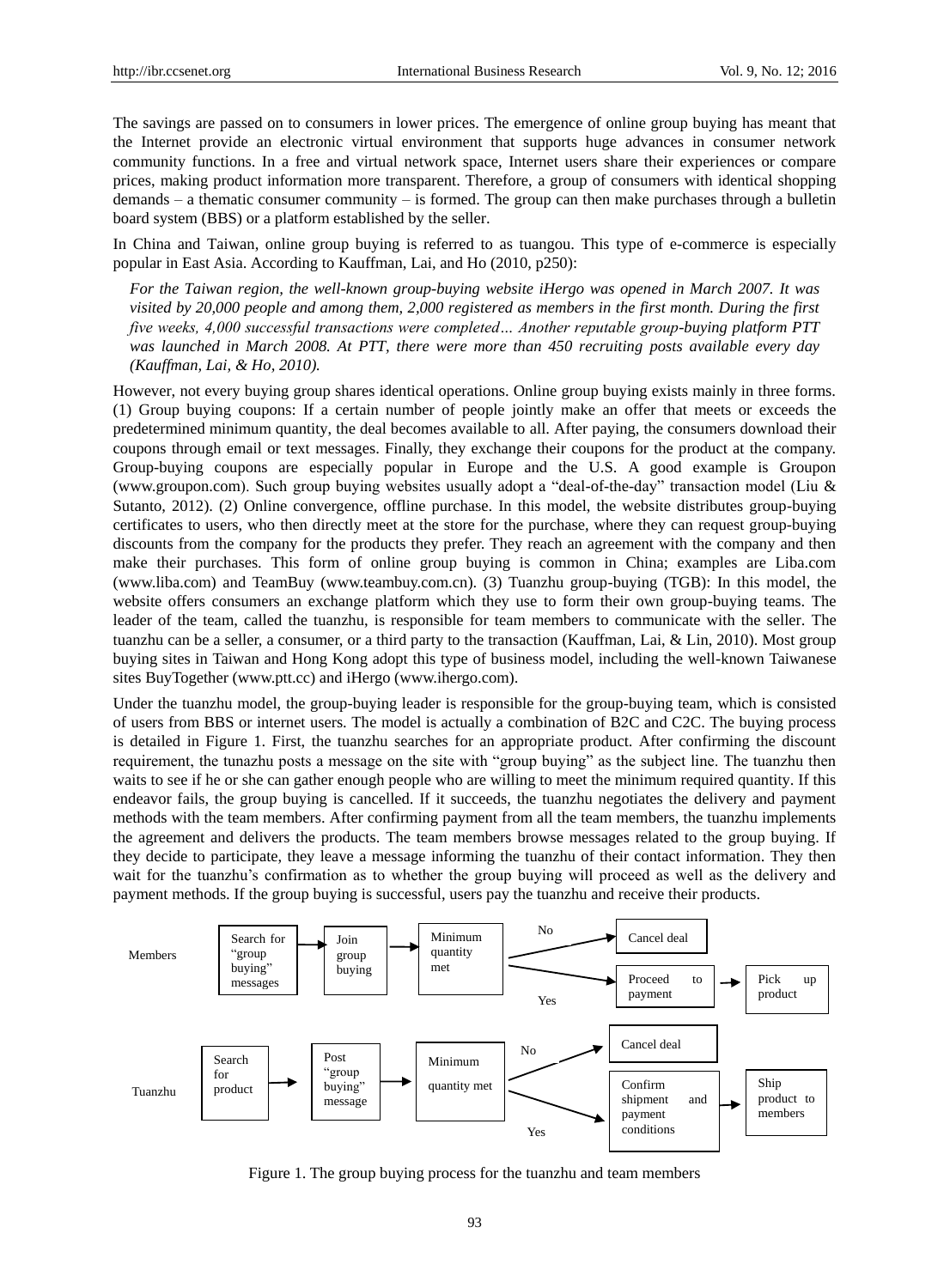#### **2. Material Studied**

We next provide some additional information on online buying, perceived risk, and TGB.

#### *2.1 Online Group Buying*

Yamamoto and Sycara (2001) stated that consumers engage a unified information system through online group buying, which enhances its benefit. Online group buying allows more consumers to participate in the process, and the competitive interactions among consumers, and the collective power that entails, lead to mutual benefits. Also, online group buying allows users to exchange messages to lower transaction uncertainty and risk.

Online group buying differs from traditional online buying group in four ways: (1) Online group buying provides volume discounts -- the more that is bought, the larger the discount. However, the discount is available only if the minimum quantity set by the seller is met (Anand & Aron, 2003). (2) Online group shopping can effectively reflect the changing relationship between the purchase quantity and price (Matsuo et al., 2005). (3) In contrast to traditional sales, consumers participating in online group buying can decide on the price they are willing to pay. This mechanism is similar to open auctions (Chen, Kauffman, Liu, & Song, 2010).

Lai and Zhuang (2004) asserted that consumers generally have three types of incentive to participate in online buying: sequence-based, time-based, and quantity-based. In Taiwan, TGB is generally geared toward quantity-based incentives. The seller sets a minimum quantity and then offers a discount once that minimum is met. Whereas members participating in group buying receive the products at a cheaper price, tuanzhus get not only the same price but also a handling fee from the team members plus a premium from the seller. Moreover, tuanzhus use their human networks to attract more people. Therefore, the tuanzhus benefit more from the process than do the team members. The sellers can benefit by capturing the attention of more consumers through the tuanzhu's human network, thereby boosting their product's exposure and achieving the benefit of word-of-mouth marketing. More purchases from consumers mean added revenue for the sellers (Anand & Aron, 2003). Because tuanzhus personally receive and distribute the product shipments, the sellers lower their administrative and channel costs. Accordingly, both sellers and consumers benefit from online group buying, a win-win situation (Li, Chawla, Rajan, & Sycara, 2004; Rha & Widdows, 2002).

#### *2.2 Perceived Risk*

The concept of perceived risk was first proposed by Bauer (1967), who defined it as the severity of uncertainty and related outcomes. Stone and Grønhaug (1993) further noted that because consumers expect products to perform well and generate satisfaction, perceived risk in the consumer behavior context should emphasize potential negative outcomes (in contrast to the emphasis on the possibility of both positive and negative outcomes that one finds in other contexts). Therefore, Stone and Grønhaug (1993) defined perceived risk as consumers' subjective expectation of loss.

The literature indicates that perceived risk is a multidimensional construct (e.g., Grewal, Gotlieb, & Marmorstein, 1994; Hanafizadeh & Khedmatgozar, 2012; Horton, 1976; Jacoby & Kaplan, 1972). This includes (1) performance risk – the loss resulting from a product performing below expectation; (2) financial risk – net loss of customers' money; (3) time risk – time wasted due to an inferior buying decision; (4) psychological risk – a negative effect on consumers' peace of mind or self-concept caused by making a poor choice to purchase the product choice or the product performing badly ; (5) social risk – harm to consumers' social status caused by purchasing the product; and (6) physical risk – bodily harm caused by using the product. Although the studies of Jacoby and Kaplan (1972) and Kaplan, Szybillo and Jacoby (1974) showed that for most product categories performance risk has the strongest predictive power on overall risk, many other researchers have found that the predictive power of perceived risk depends on the chosen product's context. For example, in a study of the predictive power of different kinds of risk on the overall perceived risk in purchasing counterfeit sunglasses, Veloutsou and Bian (2008) showed that only psychological risk significantly predicted overall perceived risk in two contexts (UK and China). On the other hand, Stone and Grønhaug (1993) found that financial and psychological risks were the significant predictors of overall perceived risk in purchasing a personal computer. Kunze and Mai (2007) found that when consumers used an online music service, performance risk and time risk were the best predictors of overall perceived risk, whereas social risk and psychological risk were the poorest predictors.

In the e-commerce literature, one finds that many studies have focused on differences in consumers' perceived risk in online versus non-online transaction modes. For example, Tan (1999) and Donthu and Garcia (1999) asserted that because online buyers are unable to actually confirm product quality during the shopping process, they have a higher level of perceived risk. Harridge-March (2006) pointed out that the risk in online transactions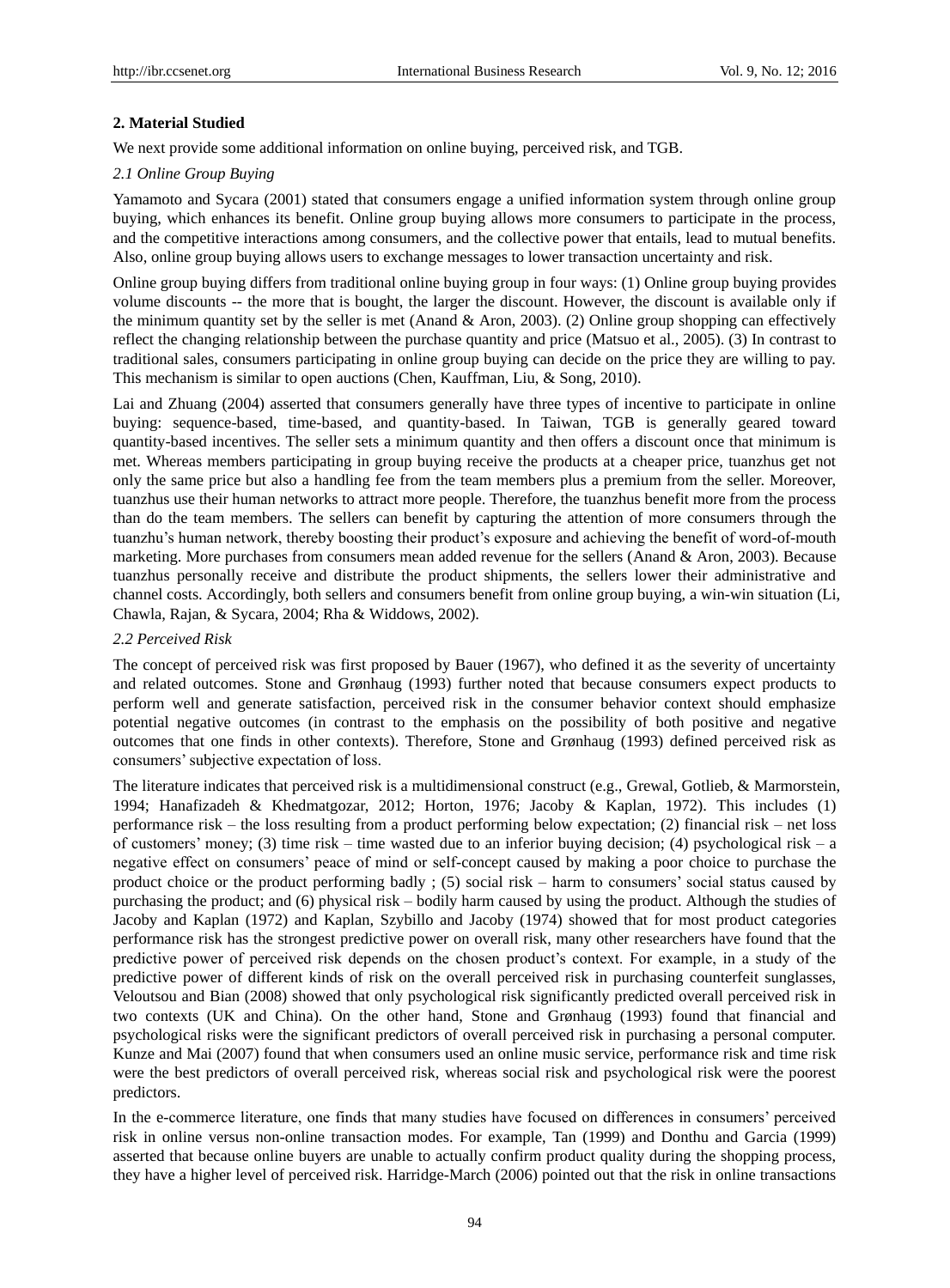stems from factors such as opportunism exhibited by anonymous trading partners, sellers obtaining personal information, and the inability of the buyer to actually inspect the product. Featherman, Valacich, and Wells (2006) found that when physical service procedures were digitalized to become online electronic services, the perceived artificiality increased the perceived risk of these electronic services. Cunningham, Gerlach, Harper, and Young (2005) and Cunningham, Gerlach, and Harper (2005) compared online flight booking with traditional flight booking, and electronic banking service with traditional banking service. They found that in both cases online users perceived a higher risk than traditional users at each stage of the buying process. In an analysis of retailers who integrate with both the Internet and physical stores to form a "multichannel," Korgaonkar and Karson (2007) found that consumers' channel preferences were easily affected by perceived risk. The consumers had the highest preference for prestige-oriented multichannel retailers (selling high-priced accessories, for example), followed by value-oriented multichannel retailers (offering volume discounts, for example), and, last, exclusively online retailers. Although the above researchers compared the perceived risk of online transactions with that of non-online or hybrid transactions, few studies have examined the effect of different types of online buying modes on consumers' perceived risk. Therefore, the purpose of this study was to extend our knowledge in this area.

#### *2.3 The Risk in TGB*

Traditional online buying has the characteristics of B2C, a fixed price mechanism, and no connections among consumers. Along with the widespread applications of the Internet, transaction methods have become increasingly diversified. TGB is one of the emerging online transaction modes. In contrast to traditional online buying, TGB is led by a leader who ascertains market trend and receives funds from multiple consumers. The leader is responsible for negotiating prices with sellers to get lower price. In addition to benefiting the tuanzhu, the team members, and the seller, TGB allows the tuanzhu and the team members to obtain discounts while lowering the seller's risk. Kauffman and Wang (2001) documented that consumers are unable to make rational purchase decisions that optimize value because of information distortion and their inability to detect related changes in all products in the market. However, in TGB, the tuanzhu introduces and recommends the product to the consumer. In other words, prior to making a purchase, consumers receive thorough information about the product, such as its specifications, quality, and comparisons with other products available in the market. On the other hand, members that participate in TGB share their experiences and related information. This helps lower their perceived purchase risk.

However, for the TGB team to be successful, a minimum product quantities have to be recruited. Therefore, neither the buyers nor the seller can immediately guarantee a successful transaction. In other words, TGB has the disadvantages of "delay" and "uncertainty." Delay lowers the transaction's utility and increases the uncertainty connected with risk-aversion. These problems further decrease the ultimate value of the transaction (Anand & Aron, 2003). TGB, owing to its convergent buying characteristic, allows consumers to receive more information about the product and thus decrease their product risk. However, due to the unique nature of its transactions, TGB may enhance consumers' risk. This is why existing theories are unable to explain consumers' perceived risk in online group buying. Accordingly, the first research question addressed in the current study was whether consumers participating in TGB or those participating in traditional online buying perceive the greater risk.

As TGB is an emerging phenomenon, the literature has not yet addressed the difference in overall perceived risk between traditional online buying and TGB. The impact caused by the risk dimensions of both transaction groups has also not been examined. As mentioned above, perceived risks include several dimensions (psychological risk, time risk). As the purpose of our study was to explore the perceived risk of two online transaction methods, consumers' psychological and social risks were excluded. The reason is that consumers who are familiar with computers and accustomed to conducting online transactions are likely to accept new (for them) online transaction mechanisms. Therefore, they would not perceive a different online transaction mechanism as harmful to their self-image. In contrast, consumers who insist on making their transactions in physical shops and generally resist online transactions are likely to be especially resistant to a new (for them) type of online transaction, because they would perceive it as harmful to their self-image. Similar considerations apply to social risk. If individuals' computer usage and familiarity with online buying are minimal, their peer group or social group may influence them to accept or reject online transaction modes.

The current study focused on performance risk, financial risk, time risk, and privacy risk. Accordingly, the second research question we addressed was whether consumers who adopt TGB differ from those who adopt traditional online buying in terms of performance risk, financial risk, time risk, and privacy risk.

Answers to the above questions cannot be found in the existing literature. This study addressed two specific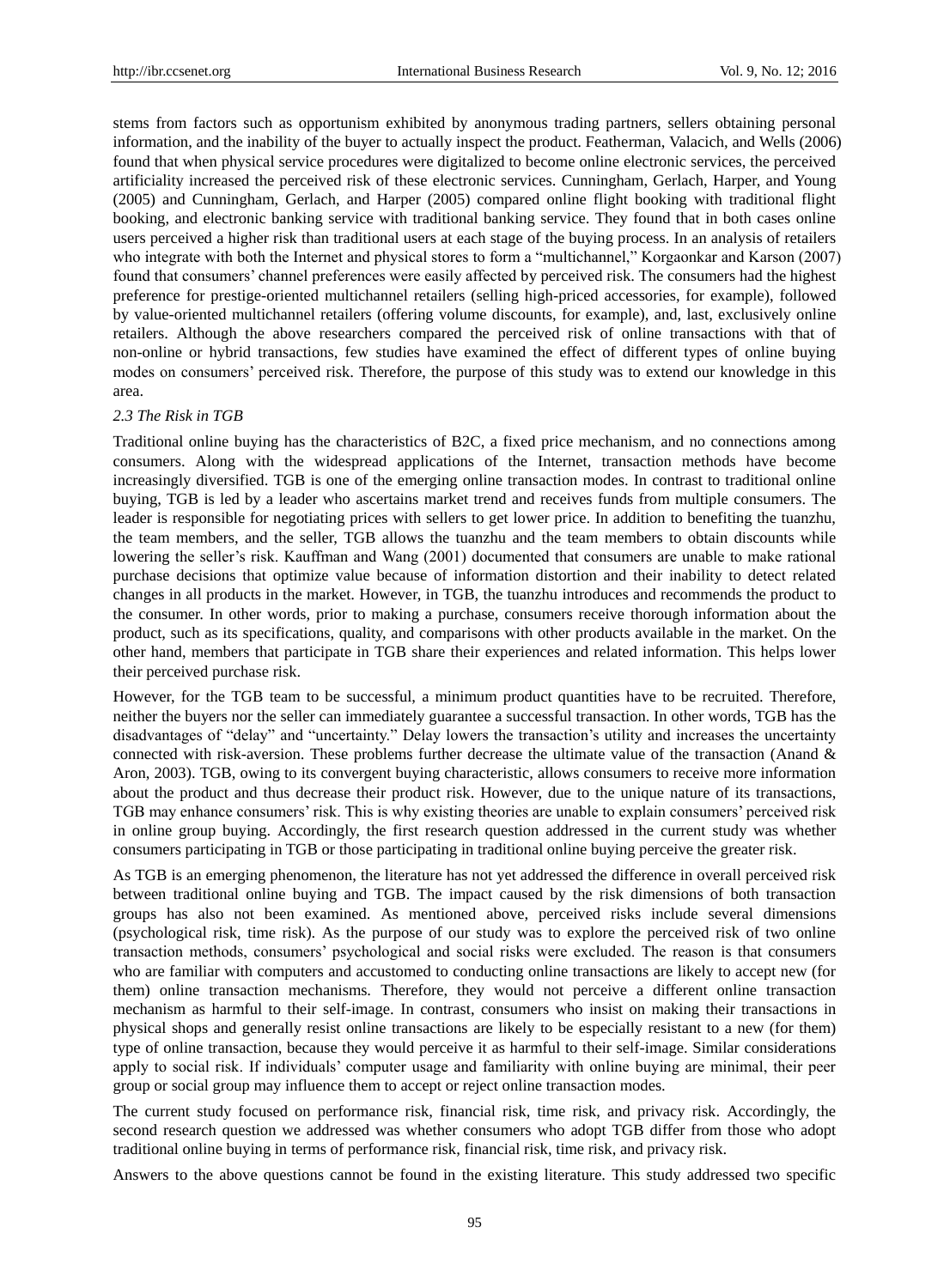research objectives. First, we compared consumers who adopt TGB and those who adopt traditional online buying to determine which group perceives the greater overall risk. Second, we compared the two groups on the specific perceived risk dimensions indicated above.

Different objects may affect consumers' perceived risk (e.g., Korgaonkar & Karson, 2007). In traditional online buying, consumers often deal with well-known shopping sites (e.g., Amazon), whereas consumers who adopt TGB frequently run into a tuanzhu and members of that tuanzhu's group whom they are unfamiliar with. Applying information economics to the area of brand management, Rao, Qu, and Ruekert (1999) proposed that sellers use "signals" to reliably transmit unobservable product information to buyers. These signals may include items such as certificates, advertising expenses, and brand. Although in the TGB context tuanzhus and their members can provide information on different products, it is difficult for the information to become a signal of reduced perceived risk. The reason is that consumers often do not know the members and lack understanding of the tuanzhu's background information. In addition, the average group-buying website does not offer a rating system of the product's characteristics. As a result, the information on group-buying websites is often unconvincing. On the other hand, a certain level of uncertainty exists in the TGB procedure. For example, consumers are uncertain as to whether members are likely to join the TGB, and if so how many and when, as well as whether their expectation of a lower price would be met. Therefore, we posited the following hypothesis:

*Hypothesis 1:* TGB consumers perceive greater risk than traditional online buying consumers.

Performance risk denotes errors and failures to operate normally during traditional online buying and TGB. The traditional online buying process is relatively simple. Consumers need only decide which product they wish to buy. They then purchase the product online and make the payment transfer. The buyer only has to contact a well-known online buying website. With TGB, although the transactions can be conducted on well-known websites/portals, the process requires the tuanzhu to play the role of communicator between a large number of TGB members and the seller. In addition, the tuanzhu must handle many other duties, including payments and deliveries. Unfortunately, the professionalism of tuanzhus varies and their level of information transparency trails that of well-known online buying sites. In addition, they have to handle complicated transactions as well as product returns/exchanges. On the other hand, with traditional online buying, returns and exchanges are generally made directly between buyers and sellers. As a result, consumers are more concerned about running into problems with TGB than with traditional online buying. Therefore, we put forth the following hypothesis:

*Hypothesis 2:* TGB consumers perceive higher performance risk than traditional online buying consumers.

Financial risk is related to the money spent in the original purchase and subsequent maintenance costs. In addition, it can include financial losses arising from fraud (Featherman & Pavlou, 2003). In contrast to the case of well-known shopping sites, TGB members often do not know the tuanzhu. Thus, they may be concerned about financial losses that might occur if they pay for but do not receive the product. Therefore, we posited the following hypothesis:

*Hypothesis 3:* TGB consumers perceive higher financial risk than traditional online buying consumers.

In traditional online buying characterized by fixed-price sales, consumers generally make purchases and payments immediately. In TGB, tuanzhus must wait for members to join to enhance their price negotiation ability. If the minimum quantity is not met, consumers' expectation of drop in price will be nullified. In this case, consumers must continue to wait for the tuanzhu or some other tuanzhu to launch another purchase. Even if the purchase is successful and the seller completes the transaction, consumers have to wait for the tuanzhu to determine the delivery time and handle the delivery. As a result, the consumers are likely to experience different types of delays during the buying process. Therefore, we put forth the following hypothesis:

*Hypothesis 4:* TGB consumers perceive higher time risk than traditional online buying consumers.

Lee (2002) indicated that protection of personal information has the highest relative importance in online purchasing. With traditional online buying, consumers' personal information related to making a transaction is processed and saved by well-known shopping sites. With TGB, consumers frequently have to deliver personal information to the tuanzhu, whom they are unfamiliar with. In addition to payment time, name, address, and phone number, some consumers are even required to give partial or complete bank account numbers. Although consumers are reluctant to reveal confidential information to an unknown third party (Mascha, Miller, & Janvrin, 2011), they still face the threat of opportunism from the tuanzhu. For example, the tuanzhu may sell member's information to email advertisers or other potential sellers of related products. Also, the tuanzhu may disclose members' information accidentally. For example, if the tuanzhu's computer is infected by a Trojan virus, members' personal information could be stolen or even leaked to fraudulent organizations. Therefore, consumers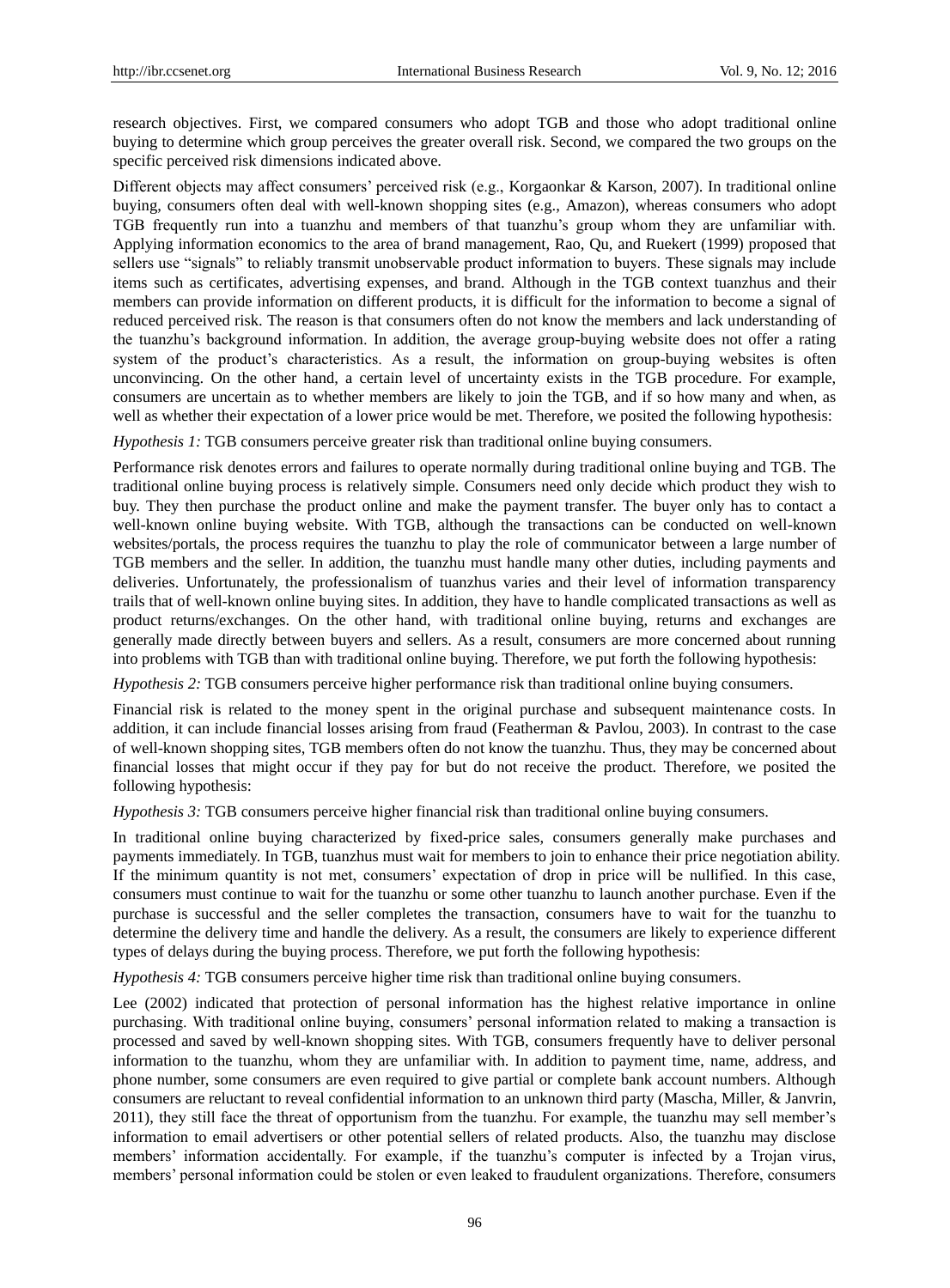participating in TGB would be expected to have more concerns that their personal information will be abused than would traditional online buying consumers.

*Hypothesis 5:* TGB consumers perceive higher privacy risk than traditional online buying consumers.

## **3. Method**

## *3.1 Pre-test*

To ensure that the experimental situation conformed to the expectations of the participants, we distributed a pre-test questionnaire to 40 college students from business school to measure their interest in buying various products online. The results showed that cake was a suitable product for the formal experiment. This product also conforms to Taiwan's present circumstances in that food is one of the most popular products categories in Taiwan for online purchase.

## *3.2 Participants*

Because college students are familiar with online buying, past studies mostly used college students as the research participants (e.g., Lee & Tan, 2003), and then we students to join invented in the study. We recruited as participants 193 college students from four business schools. All students participated in the research voluntarily. Prior to the start of the research, respondents were clearly informed about the anonymity of the survey and that it was purely for academic purposes.

## *3.3 Materials*

The survey questionnaire begins with questions about participants' sex, age, Internet use habits, and demographics. Past studies differed in the dimensions, definitions, and measurement of perceived risk. For example, in examining online buying, researchers usually have included the privacy risk dimension into perceived risk (e.g., Ueltschy, Krampf, & Yannopoulos, 2004; Zhao, Hanmer-Lloyd, Ward, & Goode, 2008) and operationalization of the risk dimensions was associated with purchasing specific products (e.g., Stone & Grønhaug, 1993). However, our emphasis was not on specific products but on online transaction modes. The latter theme is more compatible with that of Featherman and Pavlou (2003), who studied the perceived risk of electronic services. Therefore, we followed Featherman and Pavlou (2003) in specifying the risk dimensions, and defining and measuring perceived risk. This led us to specify overall risk, performance risk, financial risk, time risk, and privacy risk as our dimensions. Modifications were then made to the items in Featherman and Pavlou's (2003) questionnaire according to mode. For example, one item measuring financial risk in traditional online buying is: "Buying a cake online subjects my bank account to potential fraud." The corresponding item for TGB is: "Group buying a cake online subjects my bank account to potential fraud." One item on privacy risk in traditional online buying is: "Buying a cake online would lead to a loss of privacy for me because my personal information would be used without my knowledge." The corresponding item for TGB is: "Group buying a cake online would lead to a loss of privacy for me because my personal information would be used without my knowledge."

# *3.4 Design*

The independent variable in our study was online buying mode ( traditional online buying vs. TGB) and the dependent variable was perceived risk. Ttraditional online buying was defined as buying through online websites and TGB was defined as group buying on group-buying websites initiated by a tuanzhu. The literature shows that product category and features (e.g., Ueltschy et al., 2004), channel characteristics and product reputation (e.g., Kauffman, Lai, & Ho, 2010), online buying experiences (e.g., Soopramanien, Fildes, & Robertson, 2007), and payment method affect perceived risk. Therefore, the above variables were kept constant across modes. For both modes, we used website reputation purchasing experience and payment term as control variables The objective was to purify effect o perceived risks on transaction modes.

The respondents were randomly assigned to the traditional online buying and TGB groups. There is no missing data.

#### *3.5 Procedure*

The experiment was conducted in a laboratory equipped with projector equipment. After explaining the buying situations with Powerpoint, respondents were given ample time to complete the survey.

## **4. Results**

# *4.1 Descriptive Statistical Analyses*

Of the 193 surveys distributed, 146 were returned, 94 from female respondents and 52 from male respondents.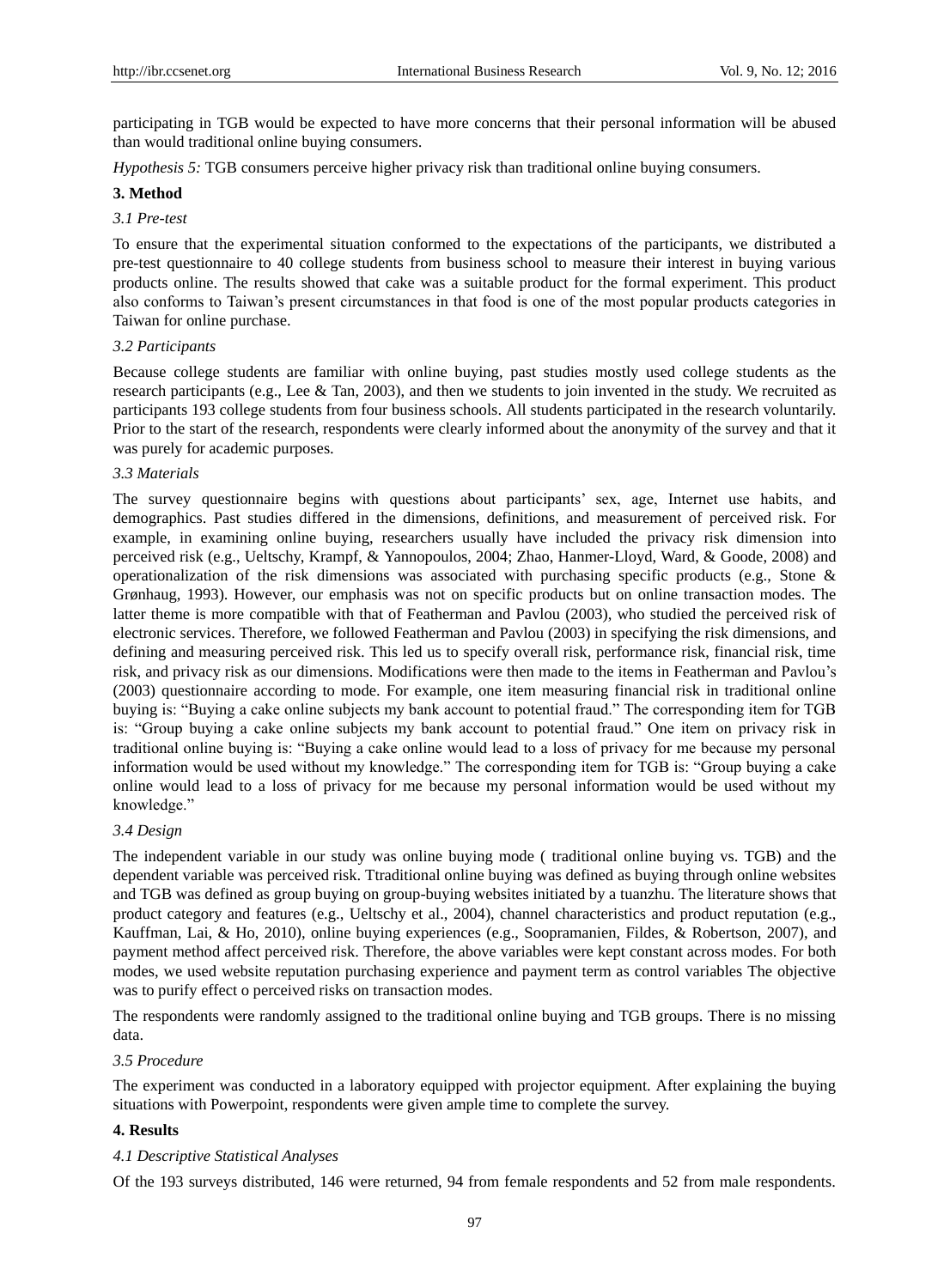Most of these participants were under 20 years of age (58.2%), 45.2% were full-time students, 36.3% had part-time jobs, 18.5% had full-time jobs, and 62.3% had online group-buying experience (see Table 1). As shown in Table 2, the means for the individual risk dimensions ranged from 2.99 to 3.54, and Cronbach's  $\alpha$  of risk dimensions ranged from 0.78 to 0.89, exceeding the threshold of 0.7 suggested by Nunnally (1978).

| Variable         | Range                                                             | Frequency      | Percentage          |
|------------------|-------------------------------------------------------------------|----------------|---------------------|
| <b>Sex</b>       | Male                                                              | 52             | 35.6                |
|                  | Female                                                            | 94             | 64.4                |
| Age              | Under 21                                                          | 85             | 58.2                |
|                  | 21-30                                                             | 57             | 39                  |
|                  | Over 30                                                           | $\overline{4}$ | 2.8                 |
| Employment       | Full-time job                                                     | 27             | 18.5                |
|                  | Part-time job                                                     | 53             | 36.3                |
|                  | Full-time student/Not working                                     | 66             | 45.2                |
|                  | Table 2. Descriptive statistics for the perceived risk dimensions |                |                     |
| Dimension        | Mean                                                              | SD.            | Cronbach's $\alpha$ |
| Overall risk     | 3.10                                                              | 0.80           | 0.89                |
| Performance risk | 3.37                                                              | 0.66           | 0.78                |
| Financial risk   | 3.09                                                              | 0.70           | 0.81                |
| Time risk        | 2.99                                                              | 0.81           | 0.85                |
| Privacy risk     | 3.54                                                              | 0.78           | 0.81                |

Table 1. Descriptive Statistics for the Demographic Variables

*4.2 Independent Sample T-tests* 

Independent sample *t*-tests were performed comparing the two buying mode groups (traditional online buying and TGB) on the different dimensions of perceived risk. As illustrated in Table 3, the mean differences between the two groups on financial, performance, privacy, time, and overall risk all reached significance ( $p < 0.05$ ) with the TGB mean being higher than the traditional online buying mean in all cases. All five hypotheses were thus supported.

| Table 3. Independent <i>t</i> -tests comparing traditional online buying and TGB |  |  |  |
|----------------------------------------------------------------------------------|--|--|--|
|                                                                                  |  |  |  |
|                                                                                  |  |  |  |
|                                                                                  |  |  |  |

| Dimension        | Mean | TGB Mean | t value    |
|------------------|------|----------|------------|
| Overall risk     | 2.89 | 3.31     | $3.312***$ |
| Performance risk | 3.17 | 3.56     | $3.783***$ |
| Financial risk   | 2.92 | 3.26     | $2.750**$  |
| Time risk        | 2.83 | 3.14     | $2.421*$   |
| Privacy risk     | 3.40 | 3.68     | $2.164*$   |

\**p* < 0.05; \*\**p* < 0.01; \*\*\**p* < 0.001

# **5. Discussion**

The online transaction and perceived risk literature generally compares online transactions to purchases at physical stores (e.g., Cunningham, Gerlach, Harper, & Young, 2005; Huang, Schrank, & Dubinsky, 2004). This study extends the related data on perceived risk to comparisons of two online transaction modes (traditional online buying vs. tuanzhu online group buying).

The existing literature rarely addresses the perceived risk of online group buying. For example, Kauffman, Lai, and Lin (2010) analyzed the effect of textual comments and existing bids on perceived financial risk and psychological risk. There are two major differences between the present study and that of theirs. First, their study focused on whether a consumer's decision to bid or not bid on a product was based on the textual comments of a specific tuanzhu or existing bids of those who had already decided to use group buying. Our study, however, emphasized the possibility that differences in customers' perceptions of the risks in traditional online buying vs. TGB. Second, their study focused mainly on financial risk and psychological risk, whereas our study discussed two other risk dimensions, privacy risk and time risk, that are very important in online transactions.

Our empirical findings support the hypothesis that overall perceived risk is higher in TGB than in traditional online buying. In other words, the uncertainties arising from TGB, such as consumers' unfamiliarity with tuanzhu/team members and whether the group buying would be successful, evokes a higher level of perceived risk.

The performance risk of TGB was perceived as higher than that of traditional on line buying, supporting Hypothesis 1. Because TGB involves at least three parties (seller, tuanzhu, and buyers) and thus is more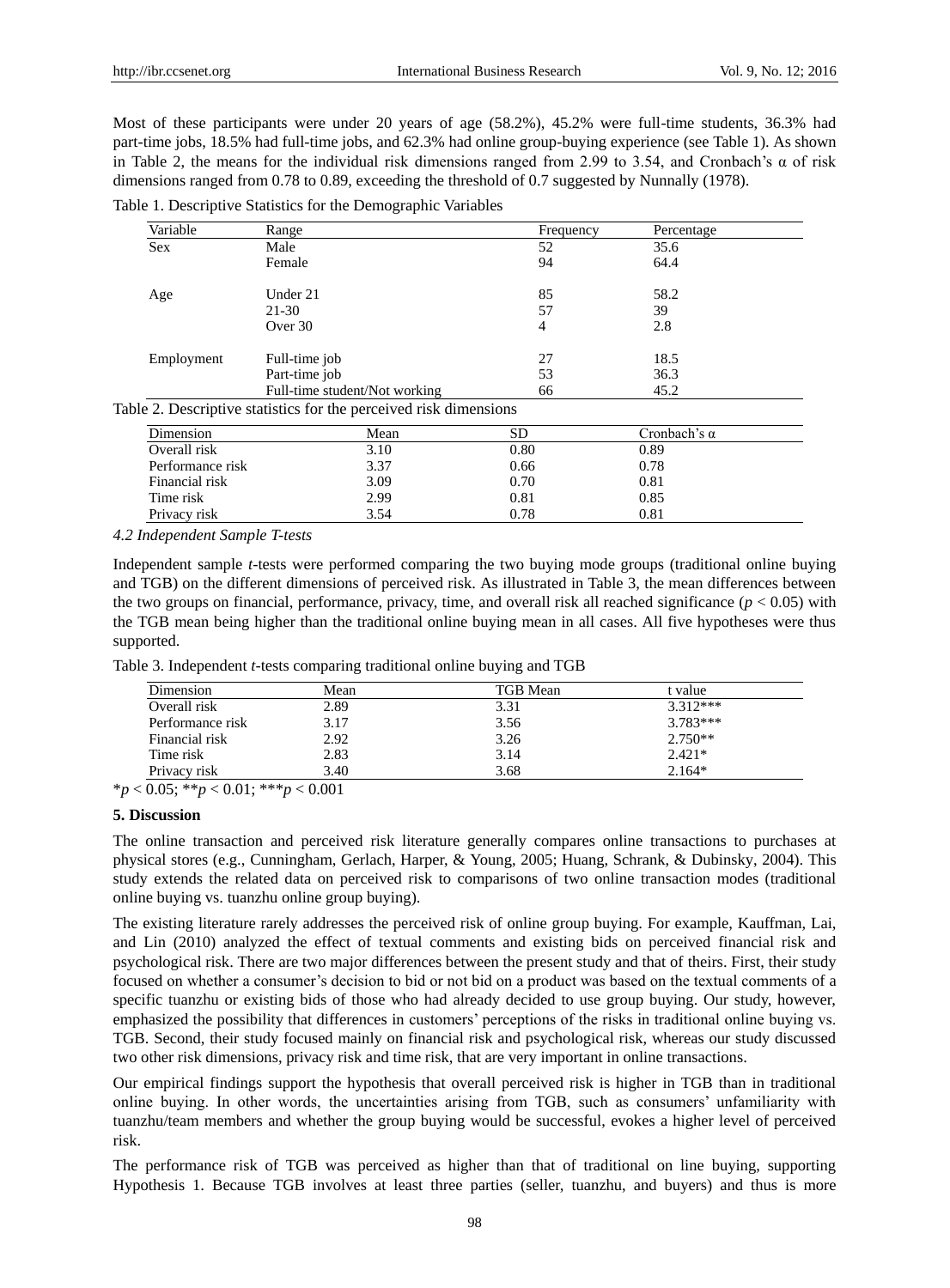complicated that traditional on line buying, consumers may be concerned that the group buying process in TGB will be unsuccessful or run into problems. Results also showed that the TGB group perceived higher financial risk than the traditional on line buying group, presumably because they were concerned about financial losses arising from being cheated by the tuanzhu, with whom they were unfamiliar. As for time risk, Anand and Aron (2003) stressed that delay is an important characteristic of group buying. The findings of our study support this view. The perceived time risk for the TGB group was significantly higher than that for the traditional online buying group. The operative delays likely include the time consumers waste waiting for members to join, looking for other group-buying opportunities if the group fails to meet the minimum quantity, and having to come to terms with the tuanzhu at delivery time. Lastly, consumers adopting TGB must submit their personal information to the unfamiliar tuanzhu. Concern that their personal information would be leaked explains why the TGB group scored significantly higher than the traditional on line buying group on perceived privacy risk.

Even though, as we have shown, Taiwanese consumers' perceive greater risk if they adopt TGB than if they adopt traditional online buying, TGB has rapidly developed in recent years to become an especially popular online buying mode. This can be attributed to the cultural characteristics proposed by Hofstede, Hofstede, and Minkov (2010). Their data show that residents of Taiwan have higher risk-aversion than residents of mainland China and Hong Kong. In other words, Taiwanese consumers are very inclined to use clear legal, system, guidelines, and protection to lower risk and uncertainty. Even though these mechanisms are not established parts of TGB systems, consumers still find TGB appealing. Our study suggests that the major reason for the popularity of TGB is related to Taiwan's inclination toward collectivism, that is, Taiwanese consumers seek interactions with others during the buying process. The purpose of TGB is to gather consumers together who are interested in the same product. During the buying process, participants share detailed product information, usage experiences, and even tidbits about what life is like on the group-buying website. Therefore, even though consumers adopting TGB perceive greater risk than consumers using traditional online buying, they prefer TGB because they are driven by collectivism. In addition to enjoying the discounts and fun of collective shopping, members also develop social networks.

Although group buying is booming in all of East Asia, the cultural characteristics of China, Hong Kong, and Taiwan are different. According to Hofstede et al., (2010), Taiwan has the highest risk-aversion to uncertainty, followed by China and then Hong Kong. Taiwan also has the highest inclination toward collectivism, followed in this case by Hong Kong and then China. In China, the most popular form of group buying at present is "online convergence, offline buying." In this mode, consumers converge in mass numbers and buy products online, but they must bring a certificate to the seller to claim their product. Despite the large number of participants, communicating through messages, which is popular in Taiwan, is not common in China. This could perhaps be explained by the weaker inclination toward collectivism in China. In addition to converging online to chat, TGB members in Taiwan converge at a certain location to claim their products. Because the tuanzhu delivers the products only at a certain time, the consumers must converge at this same time. While they are waiting, they can chat, exchange experiences, examine the products, inform others in the group about their next purchase, and share their experiences with other products. This group-buying mode is very different than what is practiced in China. That means in Oriental societies favoring collectivism, cultural differences still create different preferred online group-buying modes.

## *5.1 Practical Implications*

Because the TGB process involves not only a seller and consumers but also a negotiation relationship among buyers, practitioners of e-commerce should pay special attention to our key finding that consumers' perceived risk is higher with TGB than with traditional on line buying. If these practitioners could alleviate consumers' doubts and risk concerns, they could perhaps facilitate the further development of TGB.

First, because TGB is likely to be its members' first experience with group buying, it is important to establish a comprehensive rating system on the group buying platform to reduce mutual distrust between the tuanzhu and the members. In addition to providing general rating mechanisms, the platform should allow customers to give their overall rating of tuanzhu after each transaction. It should provide detail information such as the tuanzhu's success rate, and the average time needed to successfully form a group, and deliver goods. These features would allow previous buying records to be truly reflected and help remove members' risk concerns prior to joining the TGB team. The group-buying platform can also include instantaneous chat software to enhance interaction among sellers, tuanzhus, and members, thereby reducing the likelihood of conflicts and misunderstanding arising from communication errors, lowering the risk of bad purchase decisions, and reinforcing the efficiency of negotiation and discussion.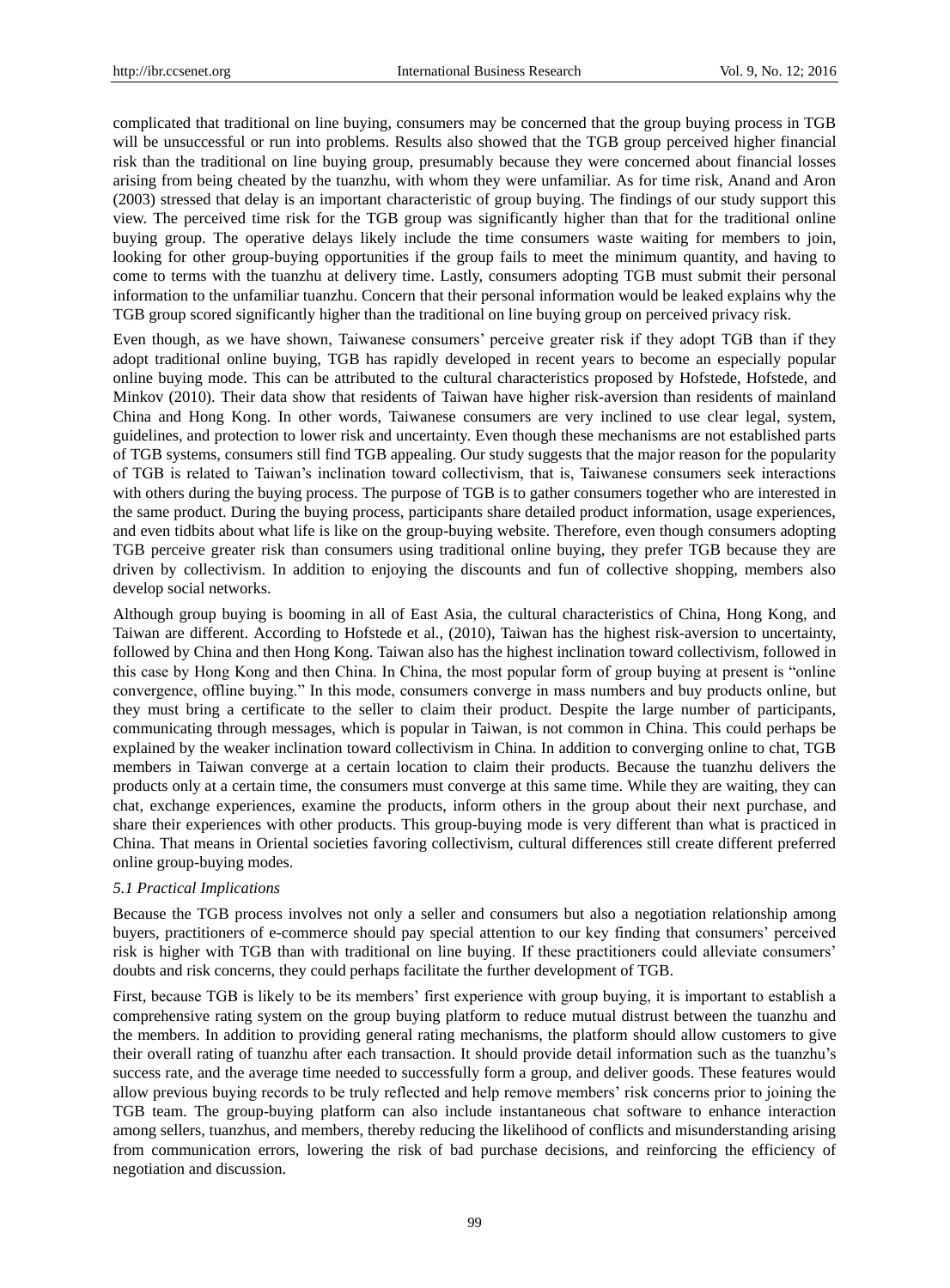Lastly, online group buying's return policy is often trickier than it is with physical or individual online buying. Because in TGB the tuanzhu is the window of communication to the seller, the members should ask the tuanzhu to handle the related matters whenever there is a problem with the product. Alternatively, consumers can directly access the group-buying platform or the seller. Although there is often a grey area, consumers tend to be more concerned about the consequences of participating in group buying than traditional online buying. Therefore, the group-buying platform should communicate clear policies on this issue to ensure that consumers' rights are protected.

#### *5.2 Limitations and Suggestions for Future Research*

This study used text descriptions supported by Powerpoint to construct hypothetical buying situations. Future researchers should consider obtaining authorization from actual online buying and group-buying websites to present actual web pages in their studies. By doing so, they would enhance the authenticity of the situation and allow respondents to be more involved in the buying.

Also, this study adopted convenience sampling of Taiwanese college students, thus limiting the generalization of the results. First, college students of different nationalities may differ in how much experience they have using the Internet. Second, college and non-college students may differ in how they use the Internet generally and buy online specifically. These differences may lead possible impact on perceived risk and these would be good topics for further study.

At the same time, due to cultural diversity, nations may differ in which group-buying modes are the most popular. These different modes may create differences in perceived risk and its dimensions. Therefore, we suggest that future studies compare perceived risk in different group-buying modes.

This study's comparison of the risk perceived in different online transaction modes involved differences between traditional online buying and TGB. Subsequent studies can extend the research scope to differences in perceived risk with other online transaction modes, such as surrogate buying and Internet auctions.

The sample in this study did not include consumers who had more than two group buying experiences; rather, the sample was limited to persons using group buying websites for the first time. After the members and the tuanzhu have worked together several times, their degree of mutual familiarity is enhanced. Would consumers' perceived risk then gradually diminish? If so, how big is the decrease? After working with the tuanzhu several times, would these consumers have similar or even lower perceived risk than consumers using traditional online buying? These are all possible questions for future studies.

## **Reference**

- Anand, K. S., & Aron, R. (2003). Group buying on the web: A comparison of price-discovery mechanisms. *Management Science, 49*(11), 1546-1562. http://dx.doi.org/10.1287/mnsc.49.11.1546.20582
- Bauer, R. A. (1967). Consumer behavior as risk taking in D. F. Cox, (Ed). *Risk Taking and Information Handling in Consumer Behavior*. Harvard University Press, Cambridge, MA, 23-33.
- Chen, J., Kauffman, R. J., Liu, Y., & Song, X. (2010). Segmenting uncertain demand in group-buying auctions. *Electronic Commerce Research and Applications, 9*(2), 126-147. http://dx.doi.org/10.1016/j.elerap.2009.03.001
- Cunningham, L. F., Gerlach, J. H., & Harper, M. D. (2005). Perceived risk and e-banking services: An analysis from the perspective of the consumer. *Journal of Financial Services Marketing, 10*(2), 165-178. http://dx.doi.org/10.1057/palgrave.fsm.4770183
- Cunningham, L. F., Gerlach, J. H., Harper, M. D., & Young, C. E. (2005). Perceived risk and the consumer buying process: Internet airline reservations. *International Journal of Service Industry Management, 16*(4), 357-372. http://dx.doi.org/10.1108/09564230510614004
- Donthu, N., & Garcia, A. (1999). The internet shopper. *Journal of Advertising Research, 39*(3), 52-58.
- Featherman, M. S., & Pavlou, P. A. (2003). Predicting e-services adoption: A perceived risk facets perspective. *International Journal of Human-Computer Studies, 59*(4), 451-474. http://dx.doi.org/10.1016/S1071-5819(03)00111-3
- Featherman, M. S., Valacich, J. S., & Wells, J. D. (2006). Is that authentic or artificial? Understanding consumer perceptions of risk in e-service encounters. *Information Systems Journal, 16*(2), 107-134. http://dx.doi.org/10.1111/j.1365-2575.2006.00211.x
- Grewal, D., Gotlieb, J., & Marmorstein, H. (1994). The moderating effects of message framing and source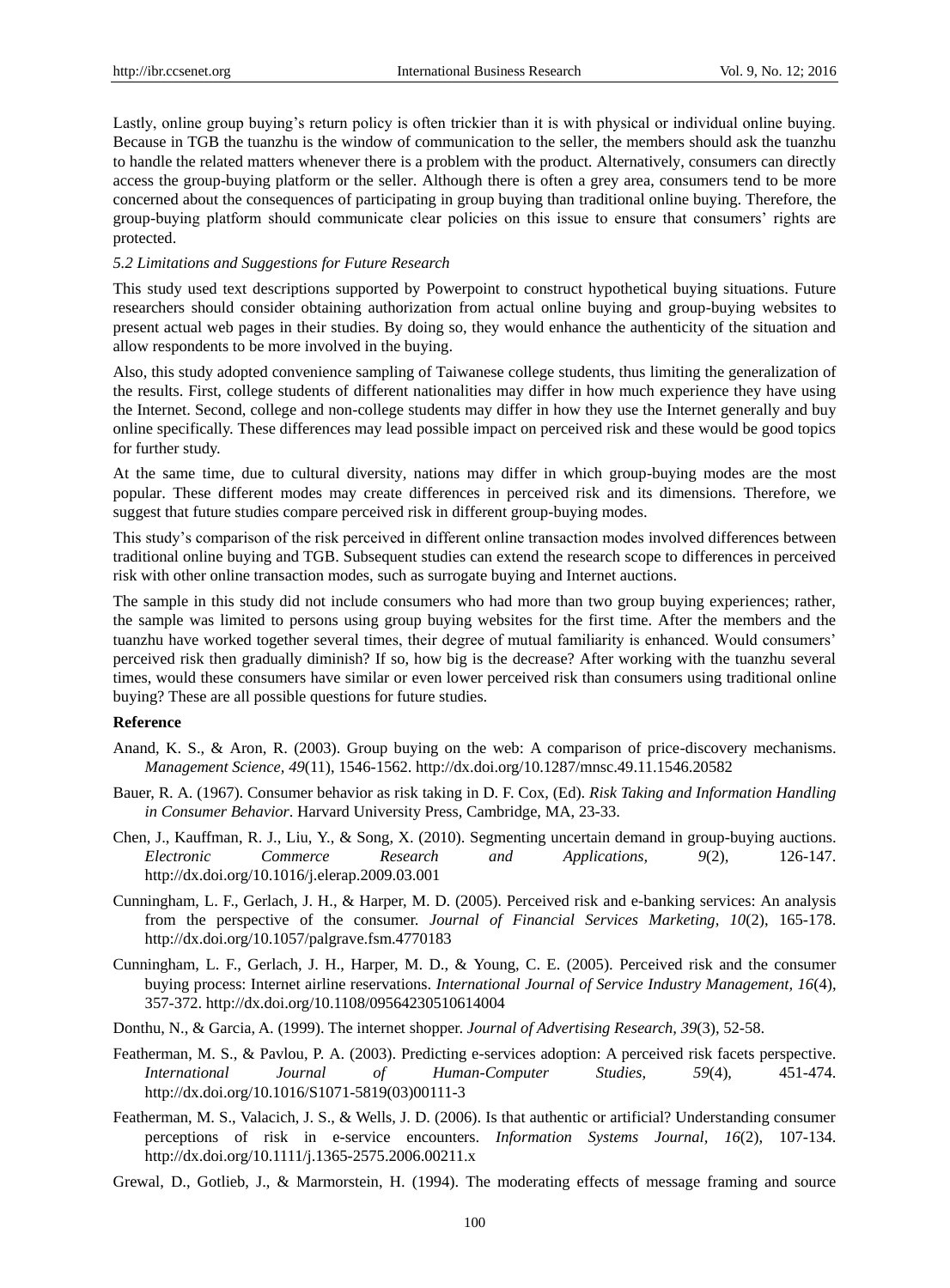credibility on the price-perceived risk relationship. *Journal of Consumer Research, 21*(1), 145-153. http://dx.doi.org/10.1086/209388

- Hanafizadeh, P., & Khedmatgozar, H. R. (2012). The mediating role of the dimensions of the perceived risk in the effect of customers' awareness on the adoption of Internet banking in Iran. *Electronic Commerce Research, 12*(2), 151-175. http://dx.doi.org/10.1007/s10660-012-9090-z
- Harridge-March, S. (2006). Can the building of trust overcome consumer perceived risk online? *Marketing Intelligence and Planning, 24*(7), 746-761. http://dx.doi.org/10.1108/02634500610711897
- Ho, J. K. (2008). Inter-brand comparison of online auction markets. *Electronic Commerce Research, 8*(1-2), 103-114. http://dx.doi.org/10.1007/s10660-008-9012-2
- Hofstede, G. H., Hofstede, G. J., & Minkov, M. (2010). *Cultures and Organizations: Software for the Mind*. New York: McGraw-Hill Professional.
- Horton, R. L. (1976). The structure of perceived risk: some further progress. *Journal of the Academy of Marketing Science, 4*(4), 694-706. http://dx.doi.org/10.1007/BF02729830
- Huang, W., Schrank, H., & Dubinsky, A. (2004). Effect of brand name on consumers' risk perceptions of online shopping. *Journal of Consumer Behaviour, 4*(1), 40-50. http://dx.doi.org/10.1002/cb.156
- Jacoby, J., & Kaplan, L. B. (1972). The components of perceived risk. In M. Venkatesan (Ed.). *Proceedings, 3rd annual conference*. Association for Consumer Research, Chicago, IL: Association for Consumer Research, 382-393.
- Kalakota, R., & Whinston, A. B. (1997). *Electronic Commerce: A Manager's Guide*. Boston: Addison-Wesley.
- Kaplan, L. B., Szybillo, G. J., & Jacoby, J. (1974). Components of perceived risk in product purchase: A cross-validation. *Journal of Applied Psychology, 59*(3), 287-291. http://dx.doi.org/10.1037/h0036657
- Kauffman, R. J., & Wang, B. (2001). New buyers' arrival under dynamic pricing market microstructure: The case of group-buying discounts on the internet. *Journal of Management Information System, 18*(2), 157-188. http://dx.doi.org/10.1080/07421222.2001.11045687
- Kauffman, R. J., Lai, H., & Ho, C. T. (2010). Incentive mechanisms, fairness and participation in online group-buying auctions. *Electronic Commerce Research and Applications, 9*(3), 249-262. http://dx.doi.org[/10.1016/j.elerap.2008.11.009](http://dx.doi.org/10.1016/j.elerap.2008.11.009)
- Kauffman, R. J., Lai, H., & Lin, H. C. (2010). Consumer adoption of group-buying auctions: An experimental study. *Information Technology and Management, 11*(4), 191-211. http://dx.doi.org/10.1007/s10799-010-0068-z
- Korgaonkar, P. A., & Karson, E. J. (2007). The influence of perceived product risk on consumers ' e-tailing shopping preference. *Journal of Business and Psychology, 22*(1), 55-64. http://dx.doi.org/10.1007/s10869-007-9044-y
- Kunze, O., & Mai, L. W. (2007). Consumer adoption of online music services: The influence of perceived risks and risk relief strategies. *International Journal of Retail and Distribution Management, 35*(11), 862-877. http://dx.doi.org/10.1108/09590550710828209
- Lai, H., & Zhuang, Y. T. (2004). Comparing the performance of group-buying models with different incentive mechanisms. In *Proceedings of the Third Workshop on e- Business*, Association for Information Systems, 1-12.
- Lee, K., & Tan, S. J. (2003). E-retailing versus physical retailing: A theoretical model and empirical test of consumer choice. *Journal of Business Research, 56*(11), 877-885. http://dx.doi.org/10.1016/S0148-2963(01)00274-0
- Lee, P. M. (2002). Behavioral Model of Online Purchasers in E-Commerce Environment. *Electronic Commerce Research*, *2*(1-2), 75-85. http://dx.doi.org/10.1023/A:1013340118965
- Li, C., Chawla, S., Rajan, U., & Sycara, K. (2004). Mechanism design for coalition formation and cost sharing in group-buying markets. *Electronic Commerce Research and Applications, 3*(4), 341-354. http://dx.doi.org/10.1016/j.elerap.2004.06.004
- Liu, Y., & Sutanto, J. (2012). Buyers' purchasing time and herd behavior on deal-of-the-day group-buying websites. *Electronic Markets*, *22*(2), 83-93. http://dx.doi.org/10.1007/s12525-012-0085-3
- Livingston, J. A. (2010). Functional forms in studies of reputation in online auctions. *Electronic Commerce*